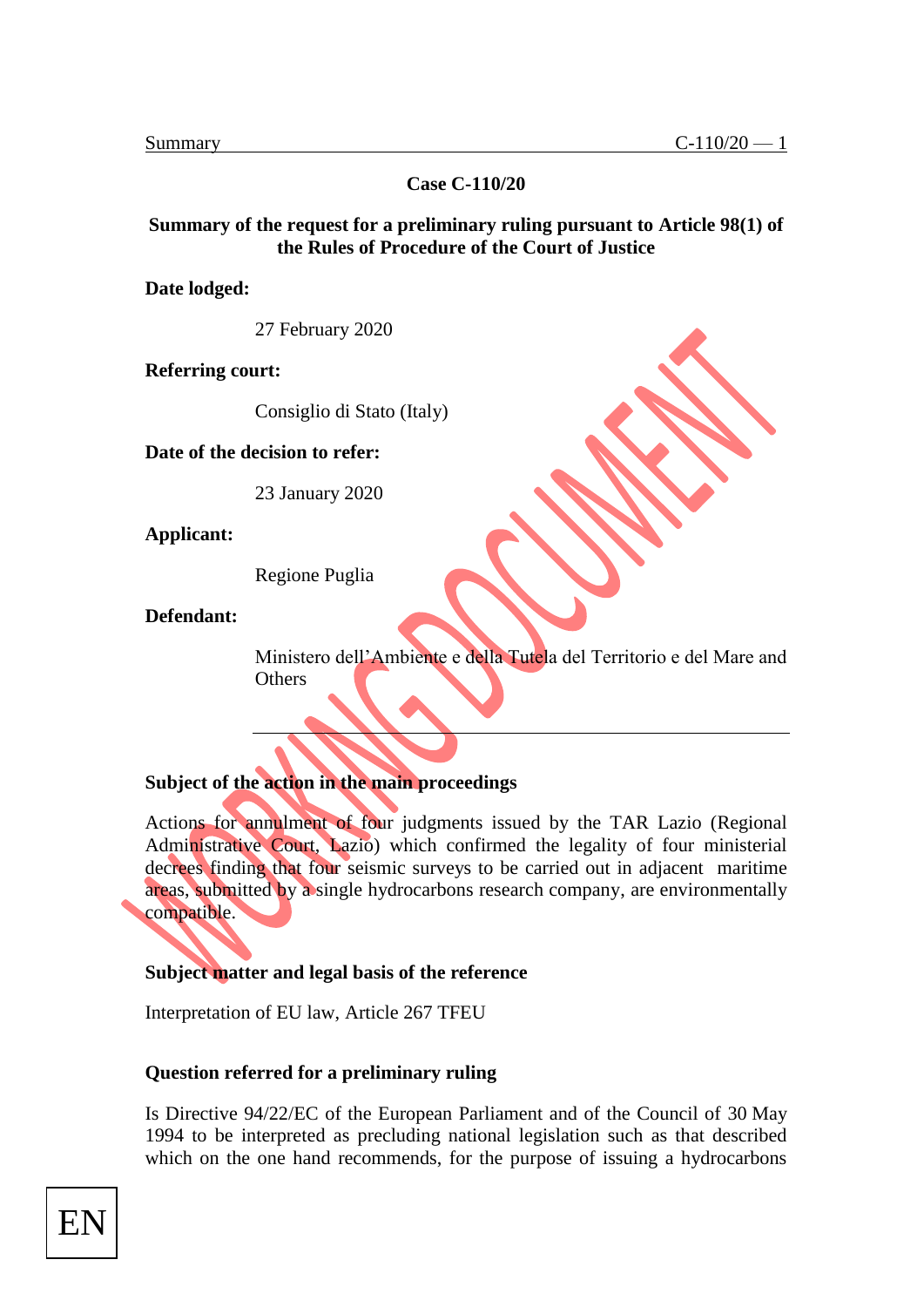exploration permit for an area of a specified extent, granted for a specific period of time — in the present case, an area of 750 square kilometres for six years and on the other hand allows those limits to be exceeded by the issue of multiple exploration permits for adjacent areas to the same legal entity, provided that they are issued following separate administrative procedures?

# **Provisions of EU law cited**

Directive 94/22/EC of the European Parliament and of the Council of 30 May 1994 on the conditions for granting and using authorisations for the prospection, exploration and production of hydrocarbons: recitals 5, 6 and 8 and Articles 3(2) and 4.

# **Provisions of national law cited**

Article 6 of Legge. 9 gennaio 1991, n. 9 in materia di permesso di ricerca degli idrocarburi (Law No 9 of 9 January 1991 on the hydrocarbons exploration permit, as amended by Decreto legislativo. 25 novembre 1996, n. 625 (Legislative Decree No 625 of 25 November 1996) transposing Directive 94/22/EC:

'1. The exploration permit shall be granted by decree of the Ministro dell'industria, del commercio e dell'artigianato (Minister for Industry, Trade and Crafts), after consulting the Technical Committee for Hydrocarbons and Geothermal Energy and the relevant region or the autonomous provinces of Trento or Bolzano, in agreement with the Ministro dell'ambiente (Minister for the Environment) and the Ministro della marina mercantile (Minister for the Merchant Navy), according to their respective spheres of competence …

2. The area covered by the exploration permit shall be such as to permit the rational development of the exploration programme and in any case may not exceed 750 square kilometres; adjacent land and sea areas may be included in the area covered by the permit.

3. If the Minister for Industry, Trade and Crafts does not consider the area requested to be of a sufficient dimension or rational configuration for the purpose of optimal exploration, he may decide not to grant the exploration permit until it is possible to combine the area under consideration with neighbouring areas.

4. The duration of the permit shall be six years.

5. The permit holder shall be entitled to two successive extensions of three years each, provided he has fulfilled the obligations under the permit.

6. The permit holder may be granted a further extension if … works are still in progress … for reasons not attributable to his inactivity, negligence or incompetence …'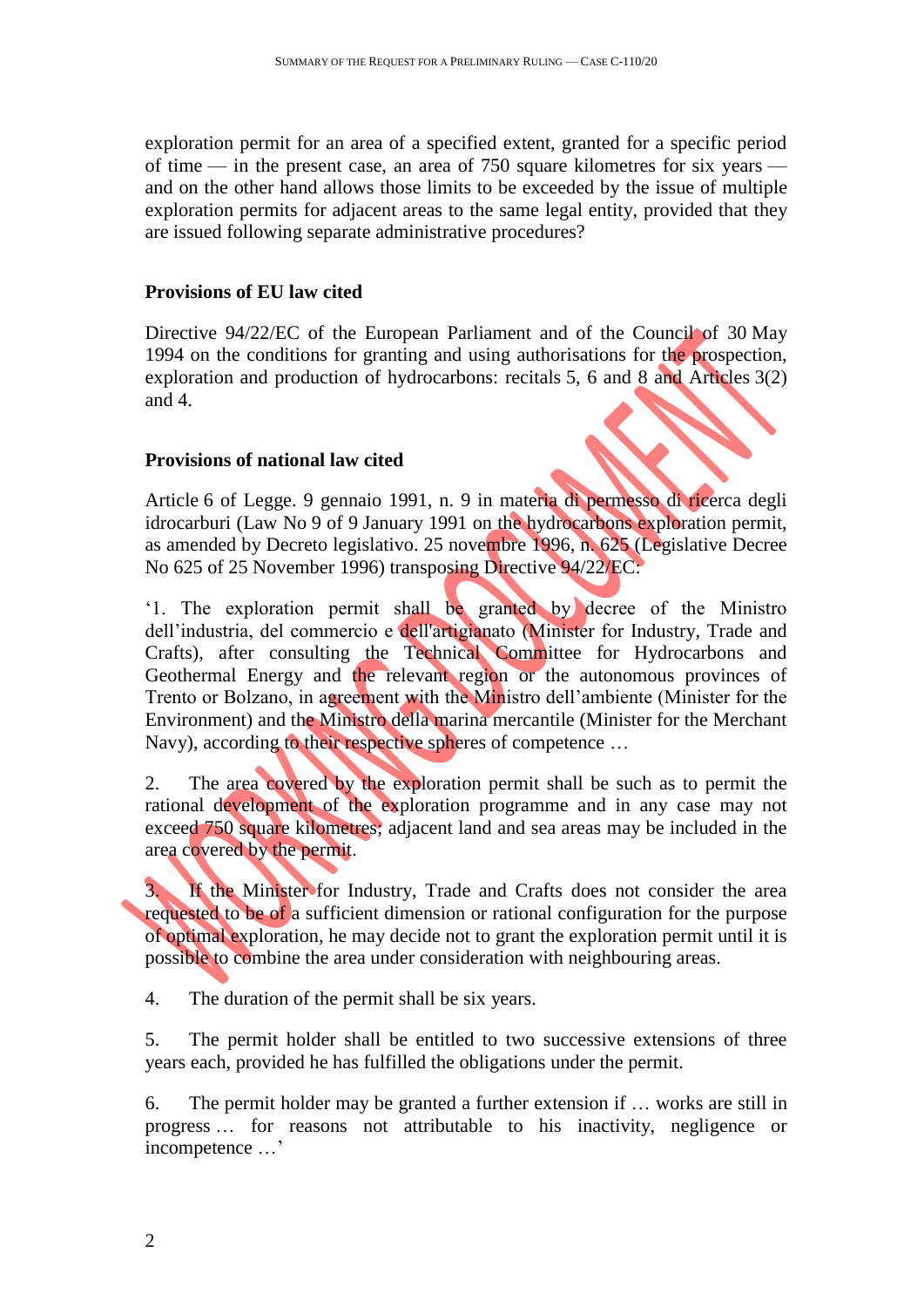Article 9(1) of Decreto Direttoriale 22 marzo 2011 (Departmental Decree of 22 March 2011) and, identically, Article 14(1) of Decreto Direttoriale 15 luglio 2015 (Departmental Decree of 15 July 2015):

'During the exploration phase, more than one exploration permit or individual licence may be granted to the same legal entity, either directly or to parent companies, subsidiaries or entities within the same corporate group, provided that the total area does not exceed 10 000 km2.'

# **Outline of the facts and the main proceedings**

- 1 On 27 August 2013, Global Petroleum Ltd, an Australian company operating worldwide in the offshore hydrocarbons sector, submitted four applications to the Ministero per lo Sviluppo economico (Italian Ministry of Economic Development) for four exploration permits in adjacent areas located off the coast of Puglia, each with an area of just under 750 square kilometres.
- 2 At the time, the procedure for issuing permits was governed by the Departmental Decree of 22 March 2011, and subsequently by the Departmental Decree of 15 July 2015, both of which provided that, following publication of the application and completion of the examination phase in respect of any applications from other applicants, the interested party was required to submit a separate application for a positive environmental impact assessment (EIA) of its project.
- 3 Thus, on 30 May 2014, Global Petroleum submitted four applications to the Ministero dell'Ambiente e della Tutela del Territorio e del Mare (Italian Ministry of the Environment and Protection of Land and Sea — MATTM) to obtain the necessary decisions on environmental compatibility pursuant to Article 22 et seq. of Decreto Legislativo 3 aprile 2006, n. 152 (Legislative Decree No 152 of 3 April 2006), relating to two-dimensional and possibly three-dimensional seismic surveys to be carried out using the 'air gun' technique in the areas concerned.

This technique uses a high-pressure compressed air generator, known as an 'air gun', to generate seismic waves that hit the seabed; by analysing the return echo, it is possible to reconstruct the subsea rock formation and identify any commercially viable hydrocarbon deposits. Unless it is controlled, this activity can be harmful to marine life, which is why an environmental assessment is necessary.

- 4 With four separate decrees, the MATTM, in agreement with the Ministro dei Beni e delle Attività culturali e del Turismo (Minister for Cultural Heritage and Activities and Tourism), found that the projects were environmentally compatible , specifying that the appropriate technical committee for environmental impact assessments (EIA and SEA) had also assessed their cumulative effect.
- 5 Regione Puglia (Puglia Regional Authority) the authority invited to take part in the procedure — challenged those decrees by separate actions before the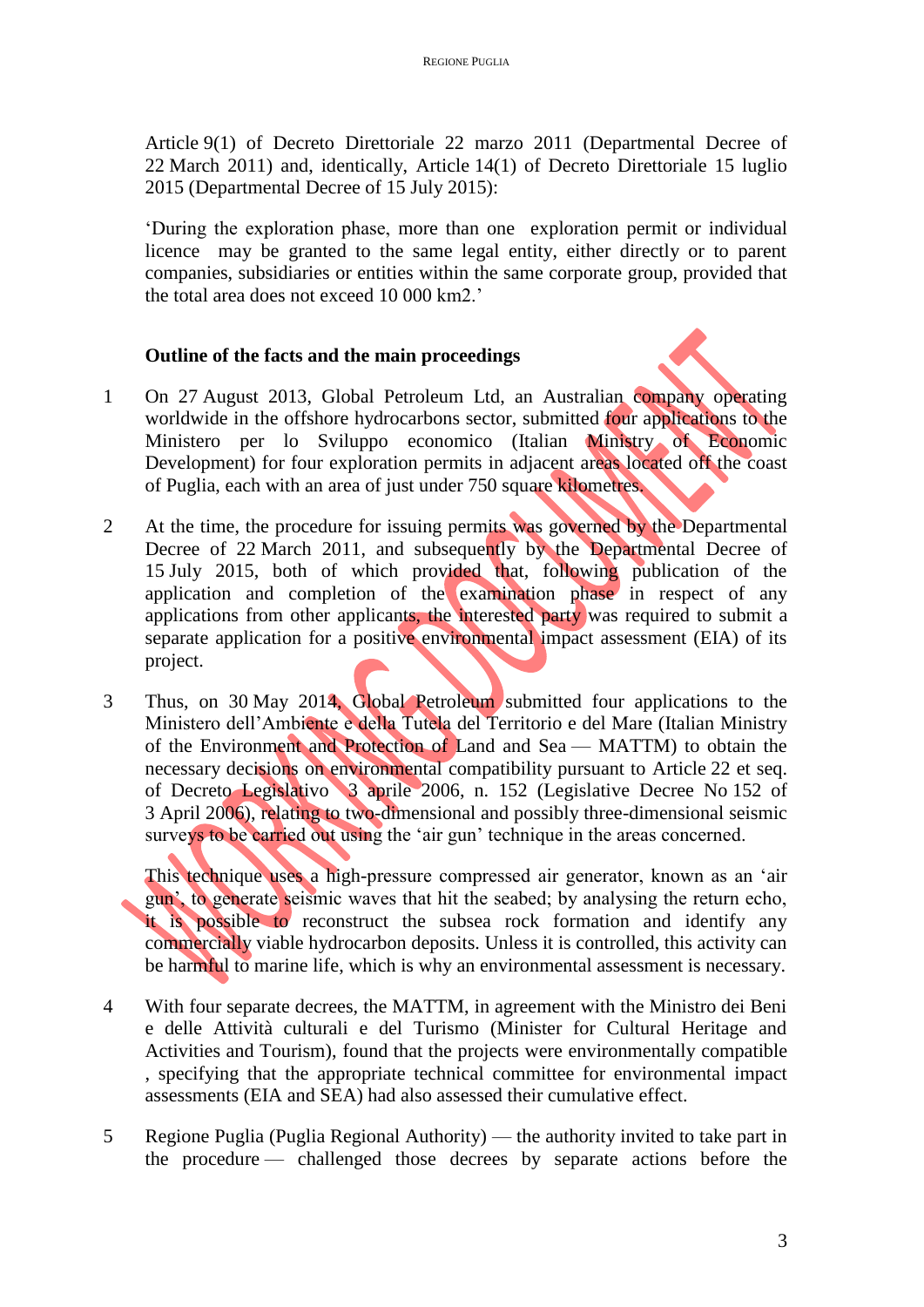competent Regional Administrative Court. It argued that the decrees infringed Article 6(2) of Law No 9/1991, interpreting the limit of 750 square kilometres as referring not only to individual permits, but also to individual operators. Therefore, in its opinion, an individual operator could not obtain permits for a total area exceeding that limit.

- 6 In each of the proceedings, the Regional Administrative Court dismissed the allegation that the ban had been circumvented. It ruled that Law No 9/1991 was designed not to protect the environment (which was protected by other laws), but to promote the rational exploitation of hydrocarbon resources and thus competition between operators in the sector. Consequently, individual operators were entitled to receive multiple permits, even for adjacent areas, provided that each application submitted was for an area of less than 750 square kilometres and each authorisation was obtained following a separate procedure.
- 7 Puglia Regional Authority appealed against the judgments of the lower court before the Consiglio di Stato (Council of State, Italy). All three ministries concerned, as well as the Presidenza del Consiglio dei Ministri (Office of the Italian Prime Minister) and the other party to the proceedings, Global Petroleum, joined the proceedings.

#### **Main arguments of the appellant**

8 According to the appellant, it is precisely because of the need to promote competition in the sector that the maximum extent of the permits that can be issued to an individual operator should be limited to 750 square kilometres; otherwise such an operator could, paradoxically, occupy with its activities the entire maritime area to be exploited.

# **Succinct presentation of the reasons for the request for a preliminary ruling**

- 9 The Council of State questions the interpretation adopted by the Regional Administrative Court and submits to the Court the question of the conformity of the national legislation in question with Directive 94/22/EC, and in particular Article 4 thereof.
- 10 The Council of State starts by noting that, in principle, Directive 94/22/EC should be interpreted as encouraging competition in the sector (fifth recital). More specifically, it seeks to promote 'market' competition — in other words, based on the presence of the largest number of competing operators — and not competition simply 'for the market', in which applicants are selected by means of competitive mechanisms to operate a particular market in the broadest sense, in a *de jure* or de facto monopoly (eighth recital), in order to avoid any inefficiency (Article 4). Indeed, the allocation of a given economic asset by means of a competitive mechanism among several applicants allows competition to take place (Article 3(2)). However, there is no mention of the final outcome, which could be